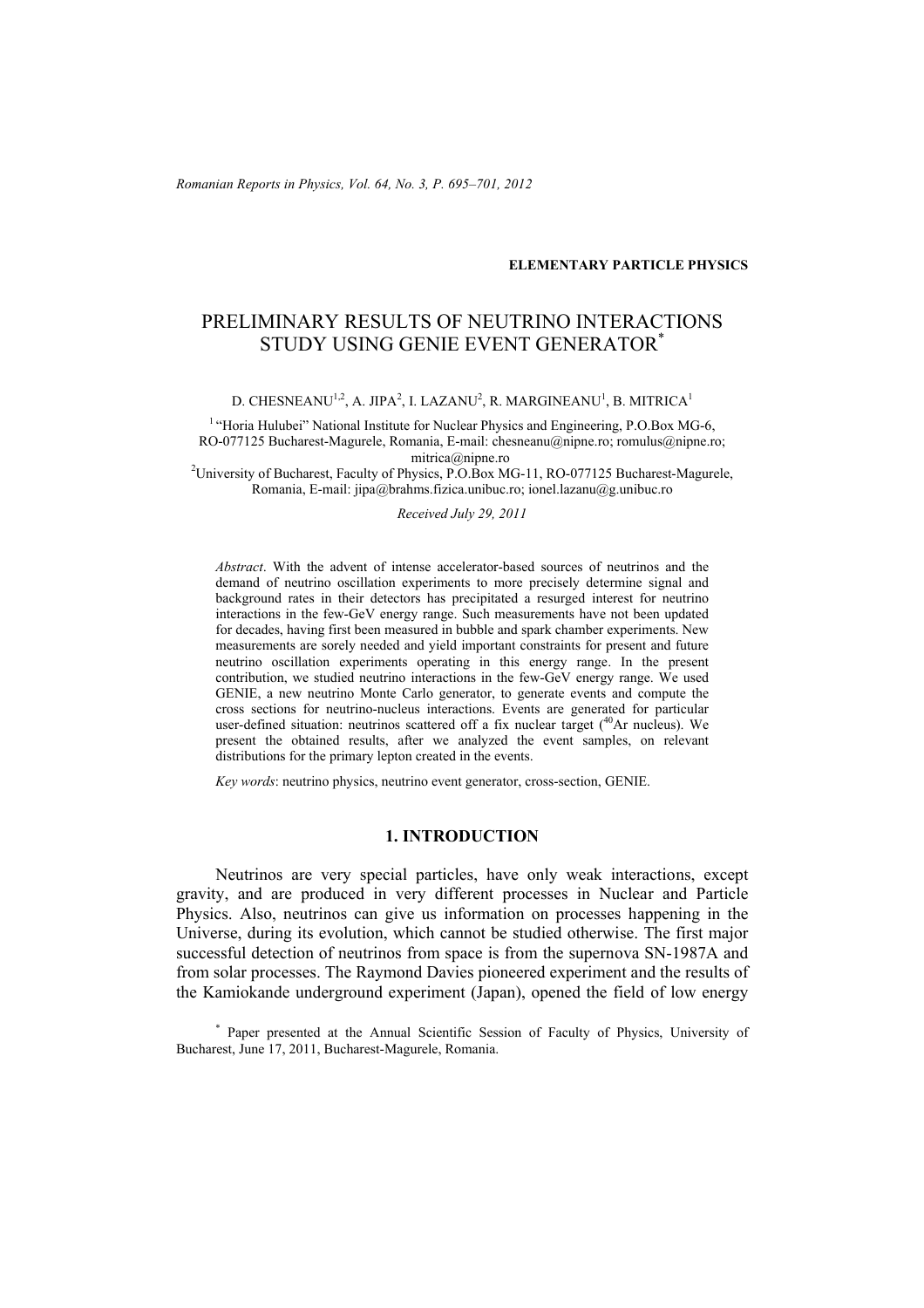neutrino astrophysics, confirmed by the Nobel Prize in 2002. These underground instruments, thanks to technical breakthroughs, have achieved new fundamental results like the solution of the solar neutrino puzzle and the evidence for physics beyond the Standard Model of elementary interactions (SM) in the neutrino sector with non-vanishing neutrino masses and lepton flavour violation.

Understanding Charged-Current (CC) neutrino–nucleus interactions in the few-GeV energy region is very important for many current and future neutrino experiments. The study of neutrino–nucleus reactions in this region is complicated and requires many intermediate steps, such as a description of the nuclear model, understanding the neutrino–nucleon cross sections, modeling of hadronization, as well as the modeling of intranuclear hadron transport and other secondary interactions. These can all play a significant role in how we understand the nature of neutrinos as well as providing useful information about nuclear phenomena. Because of this, there are a number of Monte Carlo generators and numerical packages dedicated to the description of neutrino interactions: GENIE [1], GiBUU [2], FLUKA [3], NEUT [4], NuWro [5] and Nuance [6] represent a large fraction of such generators.

GENIE is a ROOT [7]-based Neutrino Monte Carlo (MC) Generator. Costas Andreopoulos, for the purpose of the MINOS Collaboration, designed it using object-oriented methodologies and developed entirely in C++. Its installation on a LINUX distribution required more external packages to enable certain specialized features: ROOT, LHAPDF [8], PYTHIA6 [9] and other C++ libraries. After almost 4 years of development, the GENIE Collaboration has created a nearly universal neutrino physics MC generator, an important tool for physics exploitation for the next decade. By being universal, GENIE hopes to combine all the knowledge present in existing MC generators within a single framework, which has already been adopted by the majority of neutrino experiments, including those using the JPARC and NuMI neutrino beam lines. While existing neutrino MC generators simply simulate neutrino interactions and may include the ability to use some form of user-defined neutrino flux, GENIE can analyze detector geometries written in ROOT or GEANT [10].

GENIE simulates neutrino interactions, for all neutrino flavors and all nuclear targets, over a large energy range from a few MeV to several hundred GeV. The physics models used can, broadly speaking, be split into models which describe cross-sections, hadronization, and nuclear physics. Full information on all the models and physics choices used in GENIE can be found at [1].

The neutrino-nucleon cross section model is similar to other previous approaches: Llewellyn-Smith for quasi-elastic scattering (QE) [11], Rein-Sehgal for the coherent and incoherent pion production (RES) [12, 13], and Bodek-Yang [14] for deep inelastic scattering (DIS). The single-pion and two pion channels in the transition region are tuned to match bubble chamber data. GENIE uses a home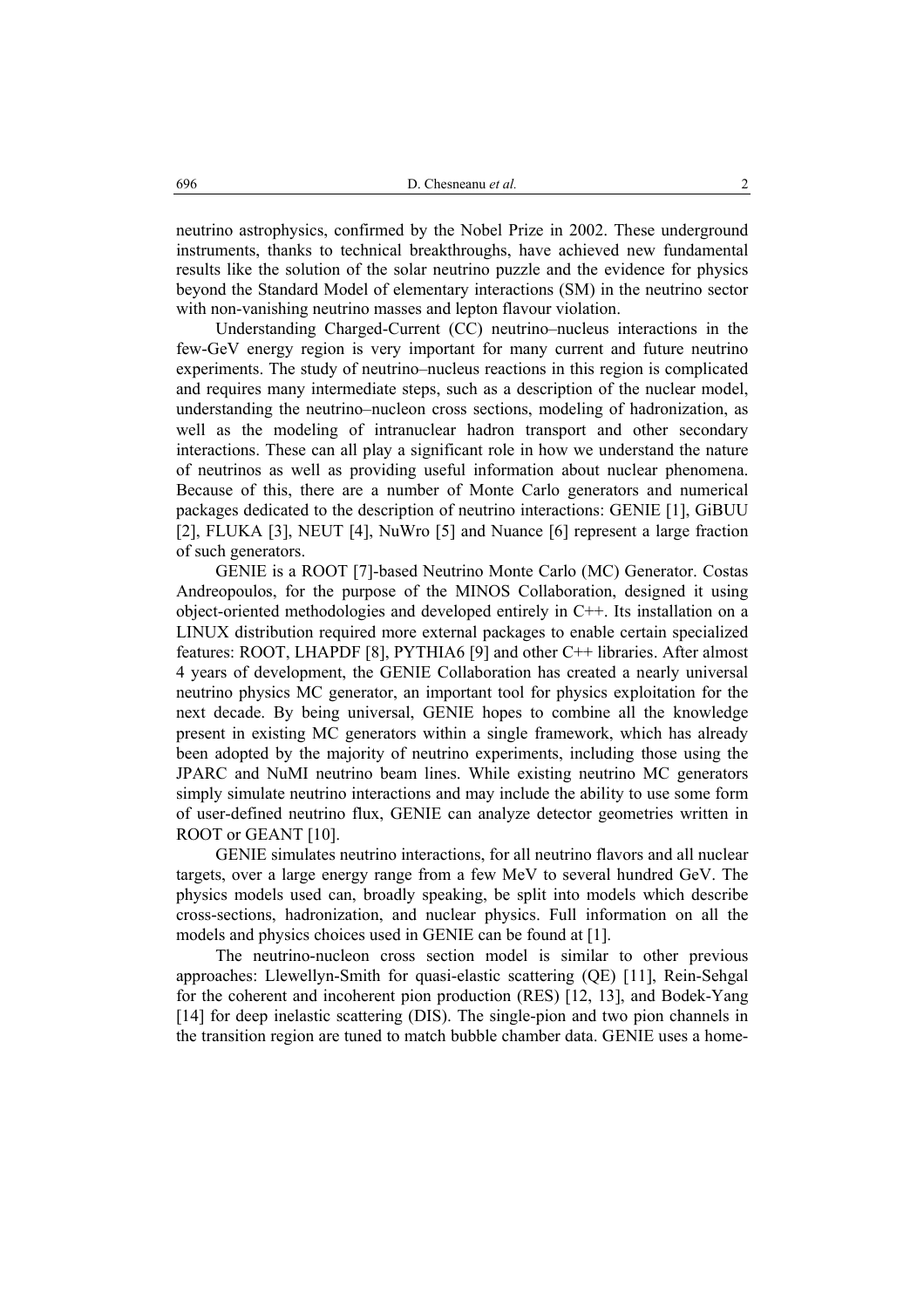grown hadronization model, the AGKY-model, which combines PYTHIA/JETSET at higher invariant masses with the KNO-scaling at lower invariant masses (details are given in Ref. [15]).

A Fermi-gas model with a constant Fermi momentum (221 MeV for C, 250 MeV for Fe) and constant binding energy (30 MeV) is used to describe the initial nucleons; it is modified to account for nucleon-nucleon correlations following the work of Bodek and Ritchie [16].

The rescattering of pions and nucleons is simulated with INTRANUKE/hA, an "effective" FSI model, which is anchored to a large body of experimental data, in particular  $\pi^{56}$ Fe and  $p^{56}$ Fe data (default model). INTRANUKE/hN is a cascade model based on nucleon cross sections. Details are given in Ref. [17].

Within the past few years, in Romania, many studies have been made to determine the neutrino properties [18, 19, 20, 21]. The analysis presented in this paper has the same purpose and was realised using a neutrino MC generator.

## **2. RESULTS OF SIMULATIONS FOR THE** υ**N INTERACTIONS**

In our work we used GENIE to produced similar sets of 50,000 events simulating 1 and 3.2 GeV  $v_e$  charged-current interactions on <sup>40</sup>Ar. A primary state is defined as the topology of particles produced by the primary neutrino interaction and the final state is defined as the topology of the particles after any secondary interactions, such as intranuclear rescattering, have taken place.

We worked with this MC neutrino generator to study neutrino interactions because the programs that are simulating detector response, like GEANT, did not have a validated neutrino interaction package, so these particles have to be first generated and after that passed throw detector geometry.

**Cross sections.** The cross section model provides the calculation of the differential and total cross sections. During event generation, the total cross section is used together with the flux to determine the energies of interacting neutrinos. The cross sections for specific processes are then used to determine which interaction type occurs, and the differential distributions for that interaction model are used to determine the event kinematics. While the differential distributions must be calculated event-by-event, the total cross sections can be pre-calculated and stored for use by any jobs sharing the same physics models. Over this energy range neutrinos can scatter off a variety of different 'targets' including the nucleus (*via* coherent scattering), individual nucleons, quarks within the nucleons, and atomic electrons.

The total υN CC scattering cross section can be considered, as discussed, for example, by Kuzmin, Lyubushkin and Naumov [22], as:

$$
\sigma^{tot} = \sigma^{QEL} \oplus \sigma^{1\pi} \oplus \sigma^{2\pi} ... \oplus \sigma^{1K} \oplus ... \oplus \sigma^{DIS}.
$$
 (1)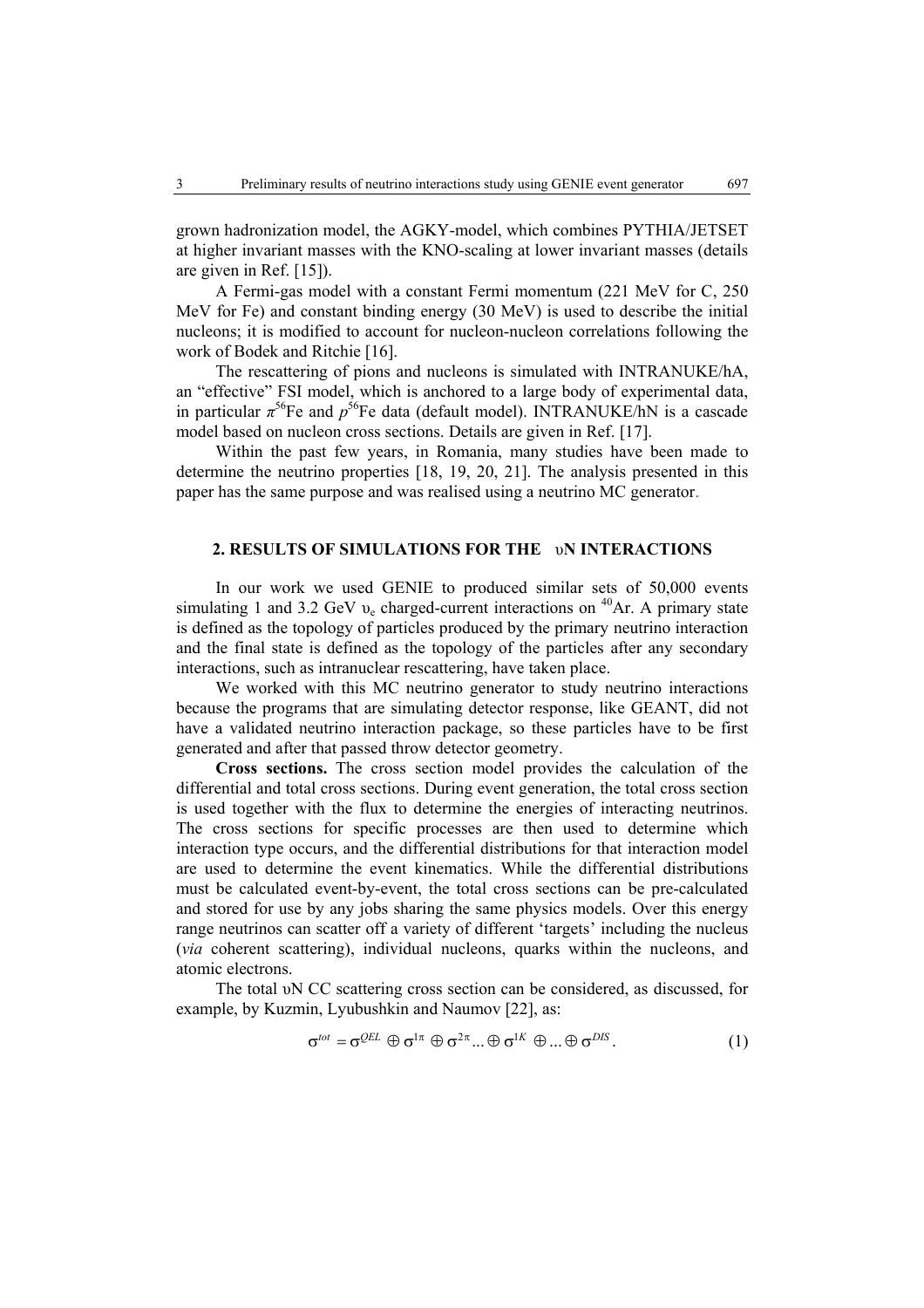In the absence of a model for exclusive inelastic multi-particle neutrino production, the above is usually being approximated as:

$$
\sigma^{tot} = \sigma^{QEL} \oplus \sigma^{RES} \oplus \sigma^{DIS} \tag{2}
$$

assuming that all exclusive low multiplicity inelastic reactions proceed primarily through resonance neutrino production. For simplicity, small contributions to the total cross section in the few GeV energy range, such as coherent and elastic  $v_e$ scattering, were omitted from the expression above. In this picture, one should be careful in avoiding double counting the low multiplicity inelastic reaction cross sections.

For exemplification, in Fig. 1, the CC electronic neutrino cross sections divided by energy as a function of neutrino energy is presented for three type of interactions: (QE), (RES) and (DIS).



Fig. 1 – CC electronic neutrino cross section, divided by energy, as a function of neutrino energy.

**Final state primary lepton.** After we generated events and analyzed samples, we decided to look at the primary lepton created in the events. For electronic-neutrino interactions, the primary lepton created in the events is invariably either an electron or an electronic-neutrino. Since the neutrinos generated from events would not be seen in a detector, we restricted the primary lepton to electrons only. In Fig. 2, the energy spectrum of the primary lepton is shown for different types of event – out of all the events, roughly 20% were quasielastic, 32% resonance and 48% deep inelastic scattering events. It can be seen that in quasi-elastic events the lepton is more likely to have energy closer to that of the initial neutrino. In contrast, the leptons generated in resonance events have a much lower energy, since energy is required to produce the  $\Delta$  resonance [23].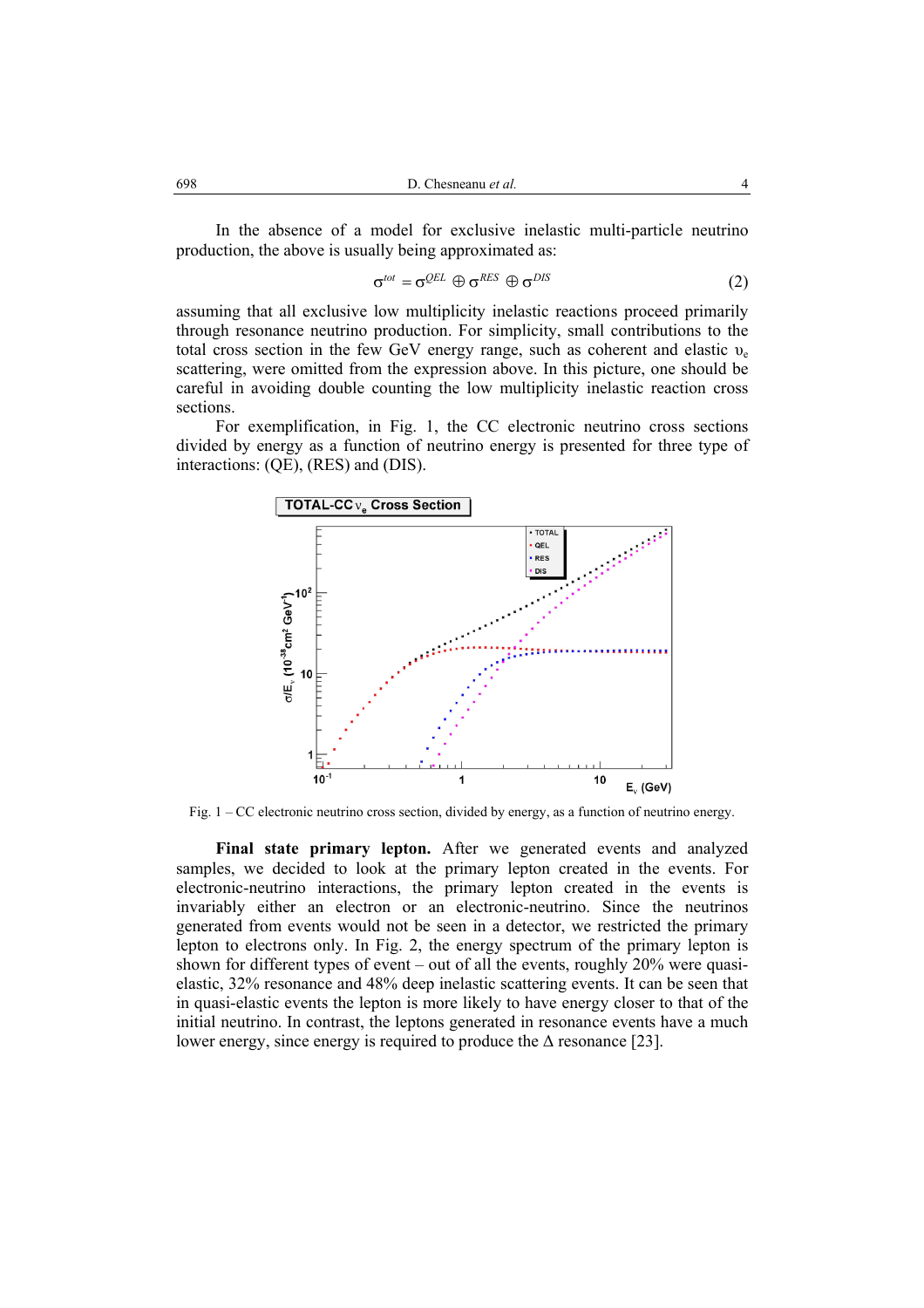

Fig. 2 – Energy spectrum for the final state primary lepton.

For  $v_e$  on <sup>40</sup>Ar interactions around 1 GeV energy, we present the angular distribution of the electrons. Primary electrons from CCQE events are more often emitted in the initial neutrino direction and the resonance events have a more isotropic distribution, although there are still more emitted in the initial neutrino direction.



Fig. 3 – The primary electron angular spectra divided by interaction type.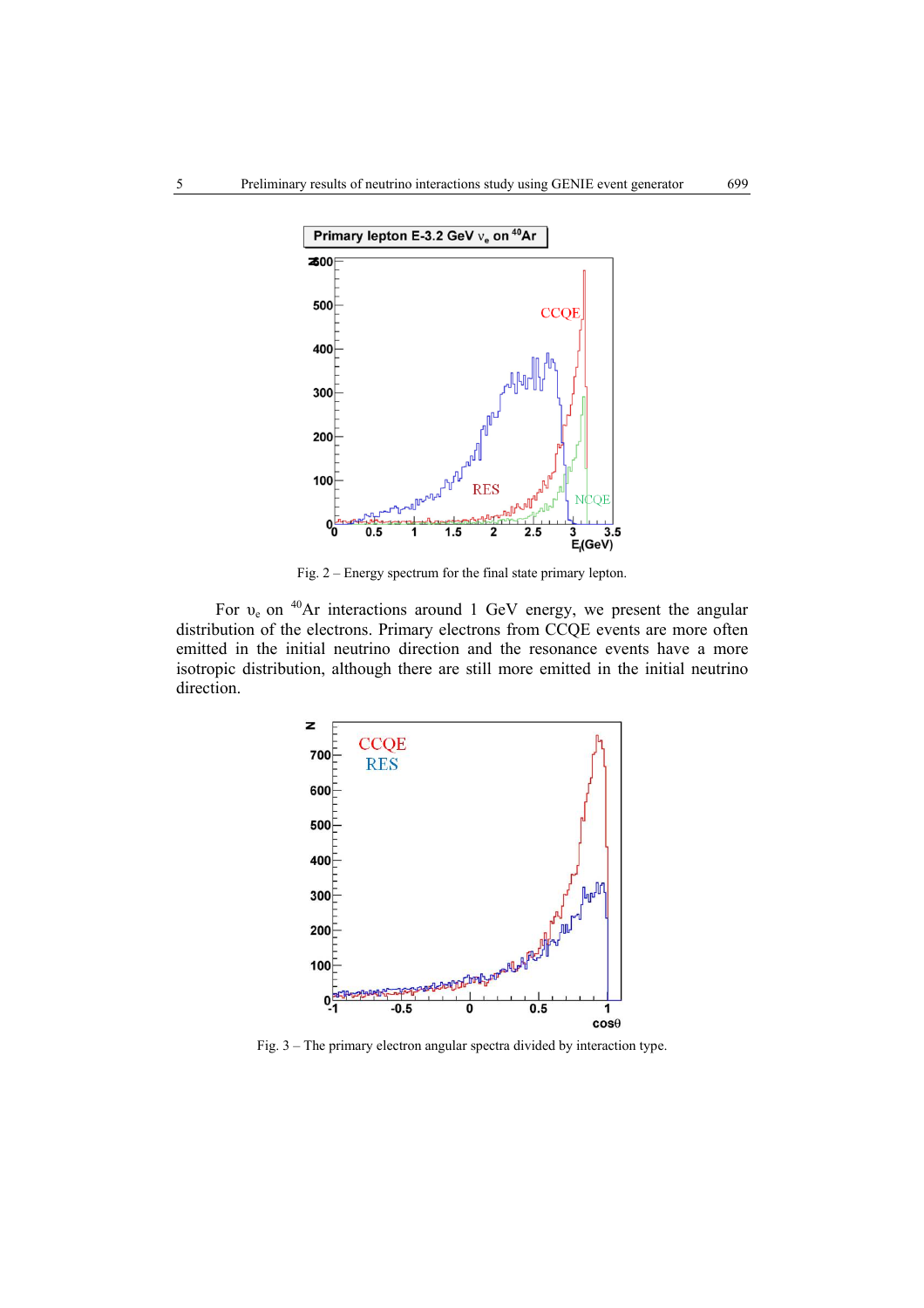Figure 4 shows a scatter graph of the primary electron energy against its angle. The CCQE and resonance events fall in two different areas. This plot highlights why CCQE events are useful for reconstructing the initial neutrino energy, as they fall along a band which relates the electrons energy with its angle. This band falls on the line given by using the CCQE reconstruction equation:

$$
E_{\rm v} = \frac{m_p E_l - \frac{1}{2} m_l^2}{m_p - E_l + p_l \cos \theta_l} \tag{3}
$$

and setting  $E_y = 1$  GeV to give a relationship between the electron energy  $E_1$  and angle  $\theta$ <sub>l</sub>. As can be seen, the CCQE events follow this relationship, with some deviation due to final state rescattering, and can therefore be used to determine the initial neutrino's energy. However, the resonance events fall in a different region with lower electron energy than CCQE events, and do not correlate with the CCQE reconstruction equation at all. Thus, if a resonance event is misidentified as a CCQE event, a major source of background in neutrino experiments, the neutrino energy will be reconstructed as a lot lower than reality. This highlights the need to understand backgrounds when using CCQE events as signal.



Fig. 4 – Correlation between energy and scattered angle of the primary electron.